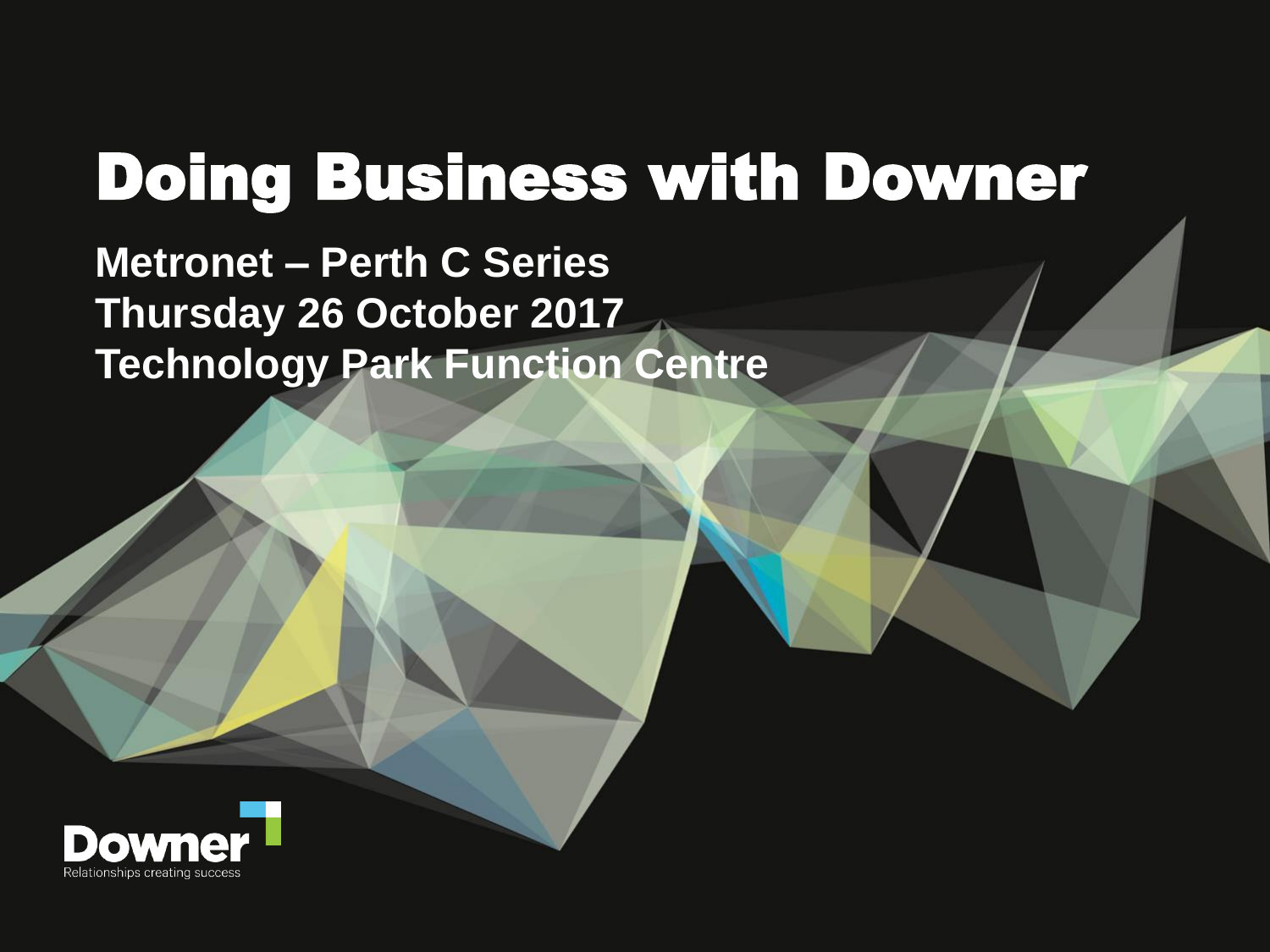## Local industry engagement

- 1. Downer who we are
- 2. Our plan for local industry engagement via the Metronet project
- 3. High Capacity Metro Train (HCMT) An example of local industry engagement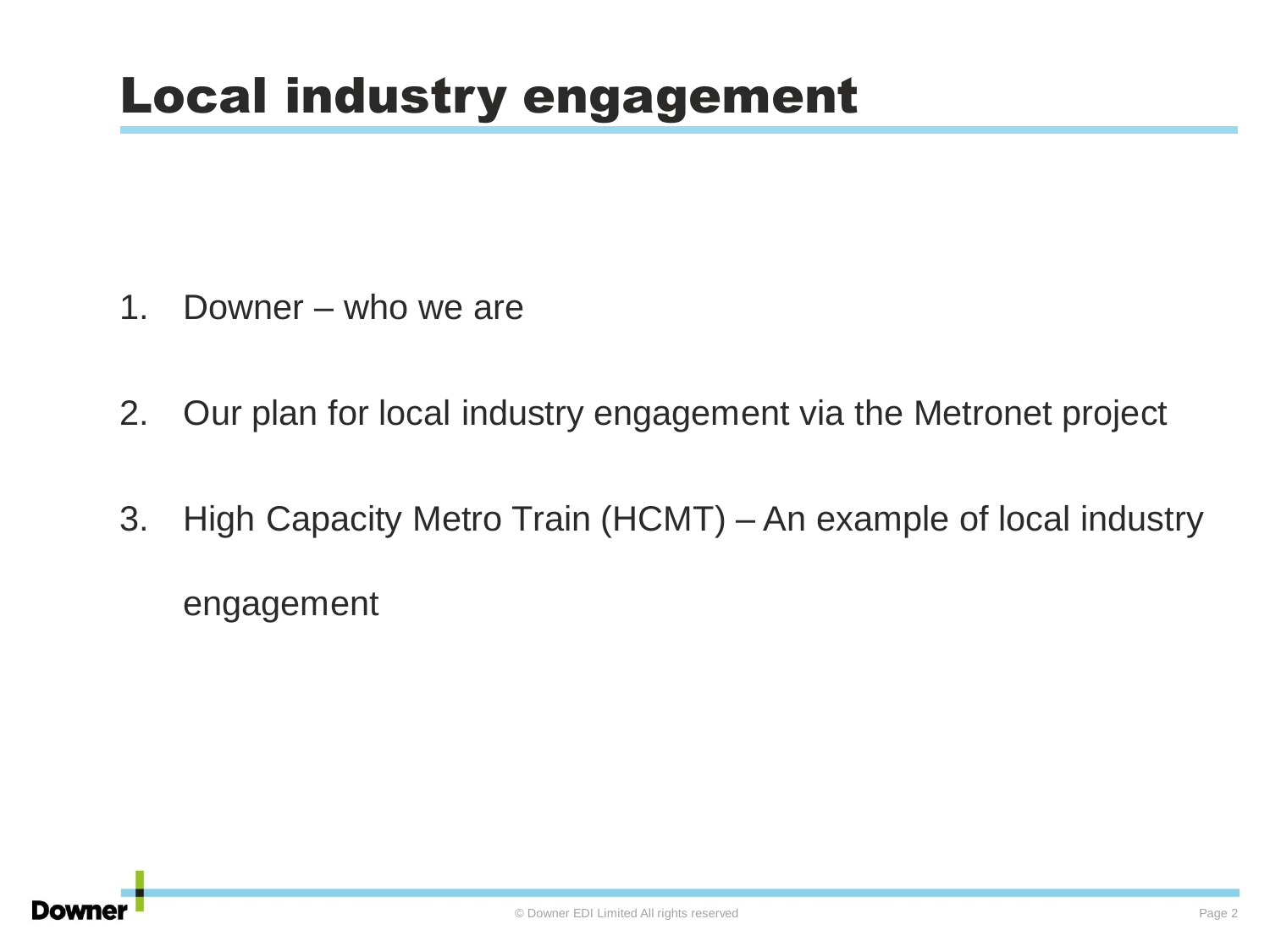## About Us

- Leading service provider to Transport Services; Technology and Communications Services; Utilities Services; Engineering, Construction and Maintenance; Mining; Defence; Health and Rail sectors
- Complete 'through life' support of assets
- We employ more than 55,000 people, mainly in Australia and New Zealand, but also in APAC, South America and Southern Africa

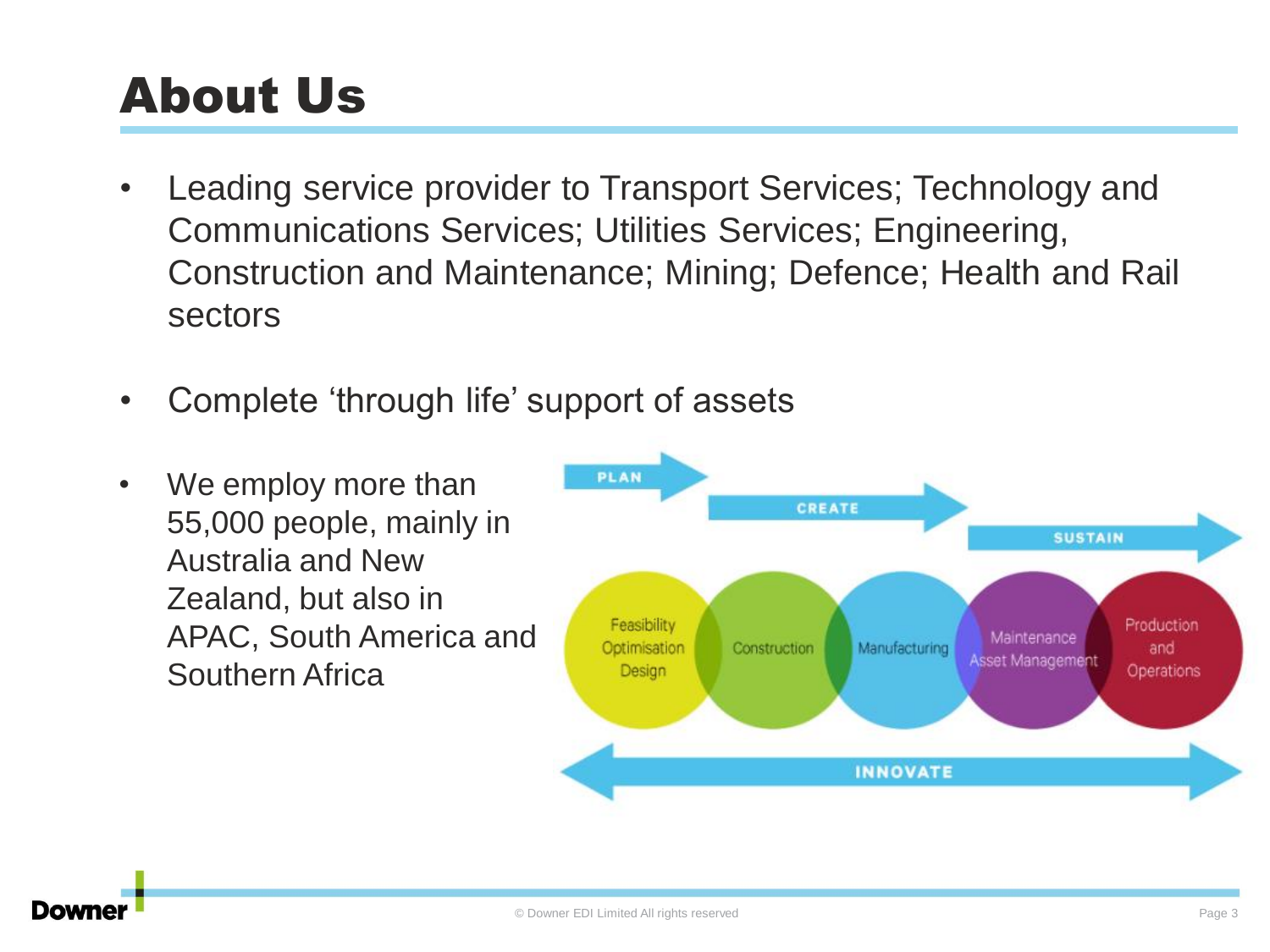## Core Pillars of Our Business

"We exist to create and sustain the modern environment by building trusted relationships with public and private sector customers" – *Grant Fenn, Managing Director, Downer Group*

#### **Safety**

Zero Harm is embedded in Downer's culture and is fundamental to the company's future success



#### **Delivery**

We build trust by delivering our promises with excellence while focusing on safety, value for money and efficiency



#### Relationships

We collaborate to build and sustain enduring relationships based on trust and integrity



#### Thought leadership

We remain at the forefront of our industry by employing the best people and having the courage to challenge the status quo

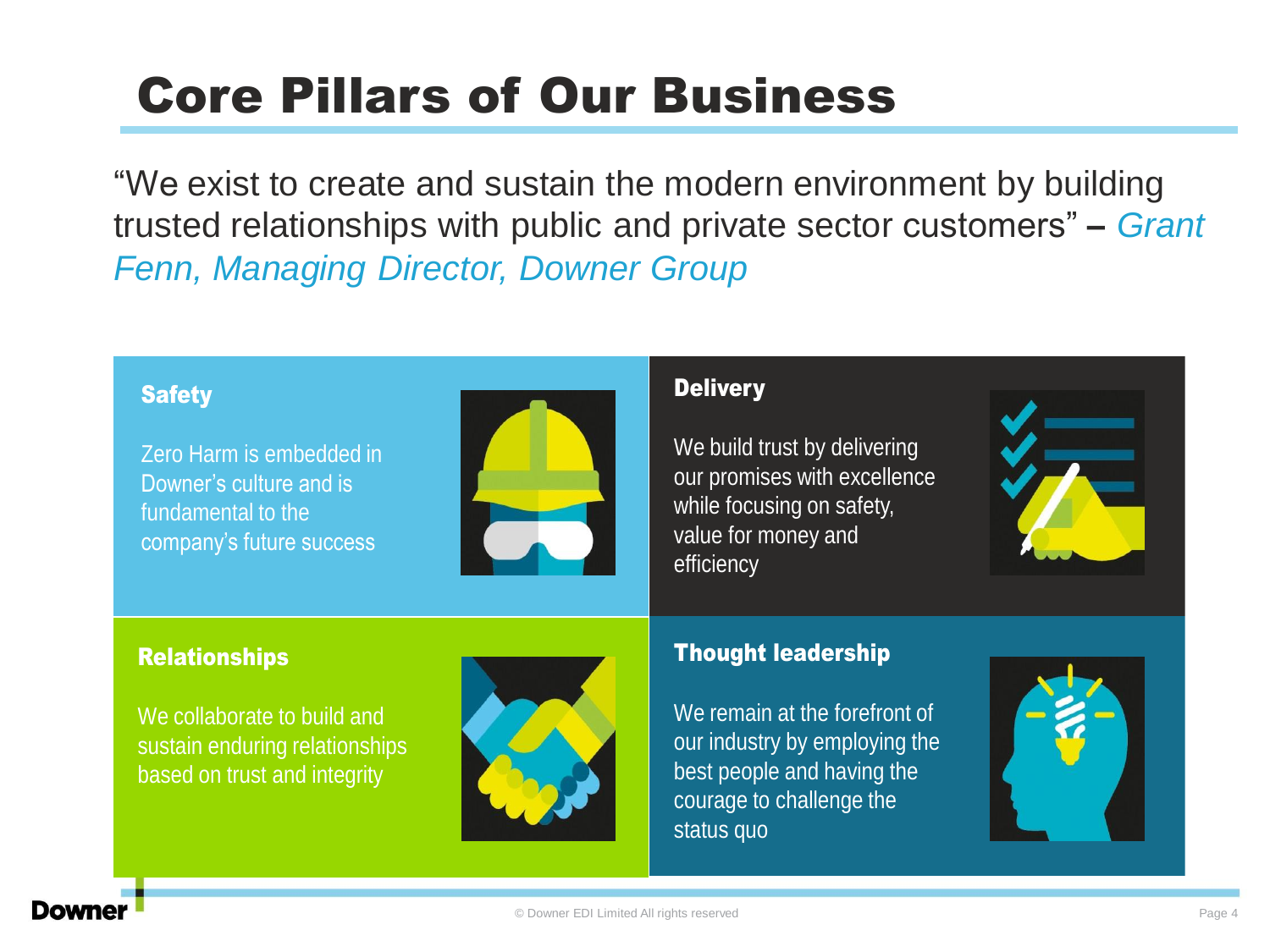## Introducing Rail

- Revenue of >\$800m
- Delivered more than 1,150 passenger cars to Australian operators.
- Approximately 1,400 workers employed across 20 maintenance and manufacturing facilities
- Provision, maintenance and overhaul of passenger and freight rolling stock
- Customers include Metro Trains Melbourne (Victoria), Pacific National, BHP Billiton, Fortescue Metals Group, TasRail, Sydney Trains, Queensland Rail, Public Transport Authority (Western Australia)

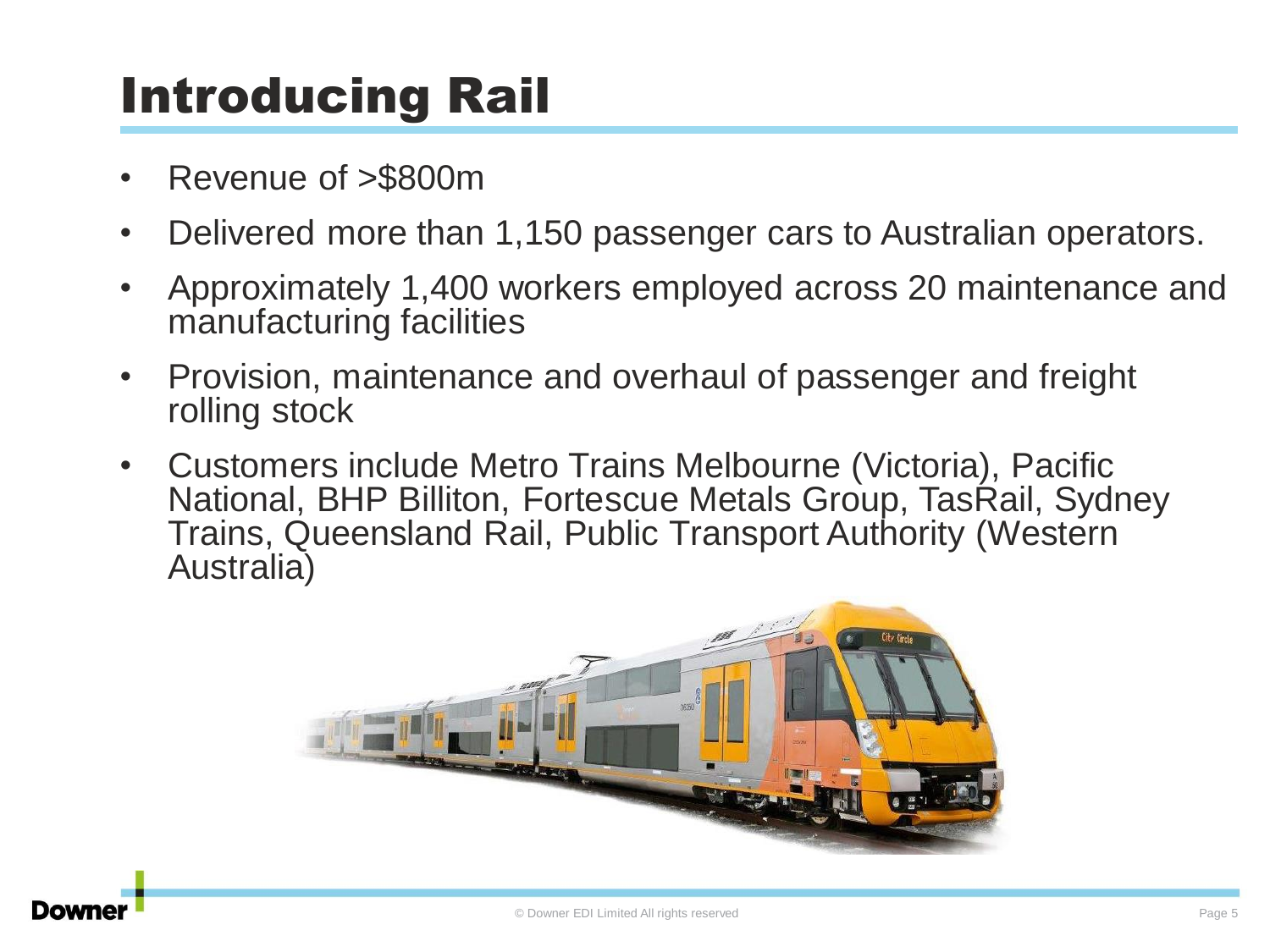### Downer's investment into Australian Industries



#### • Spent ~\$3b

- Utilised 20,000+ suppliers
- Processed ~1,500 purchase orders each business day

#### **Downer's spend in WA**

- Utilised 1,600+ suppliers
- Spent \$400m+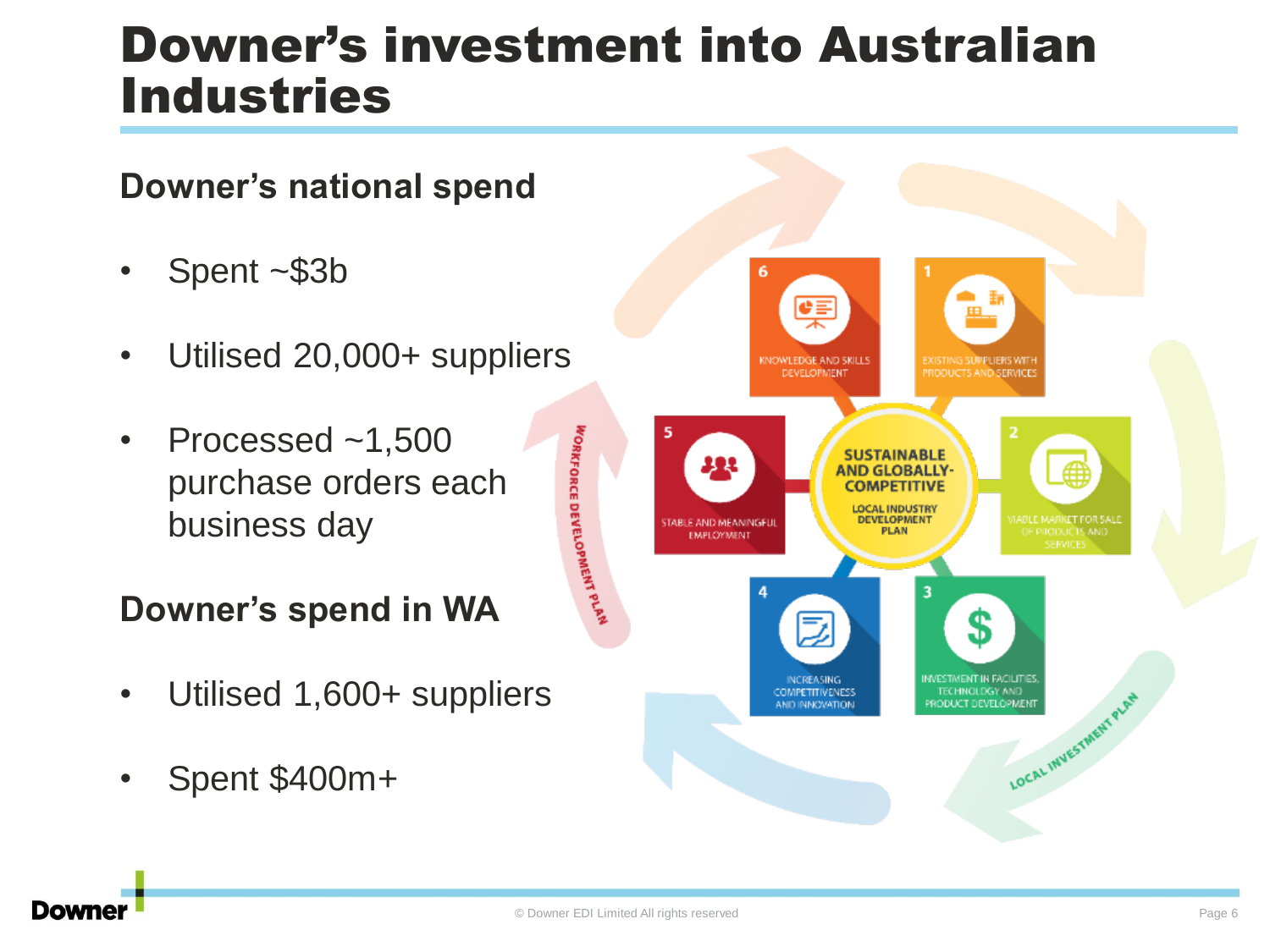#### Registering an expression of interest will be quick and simple



Downe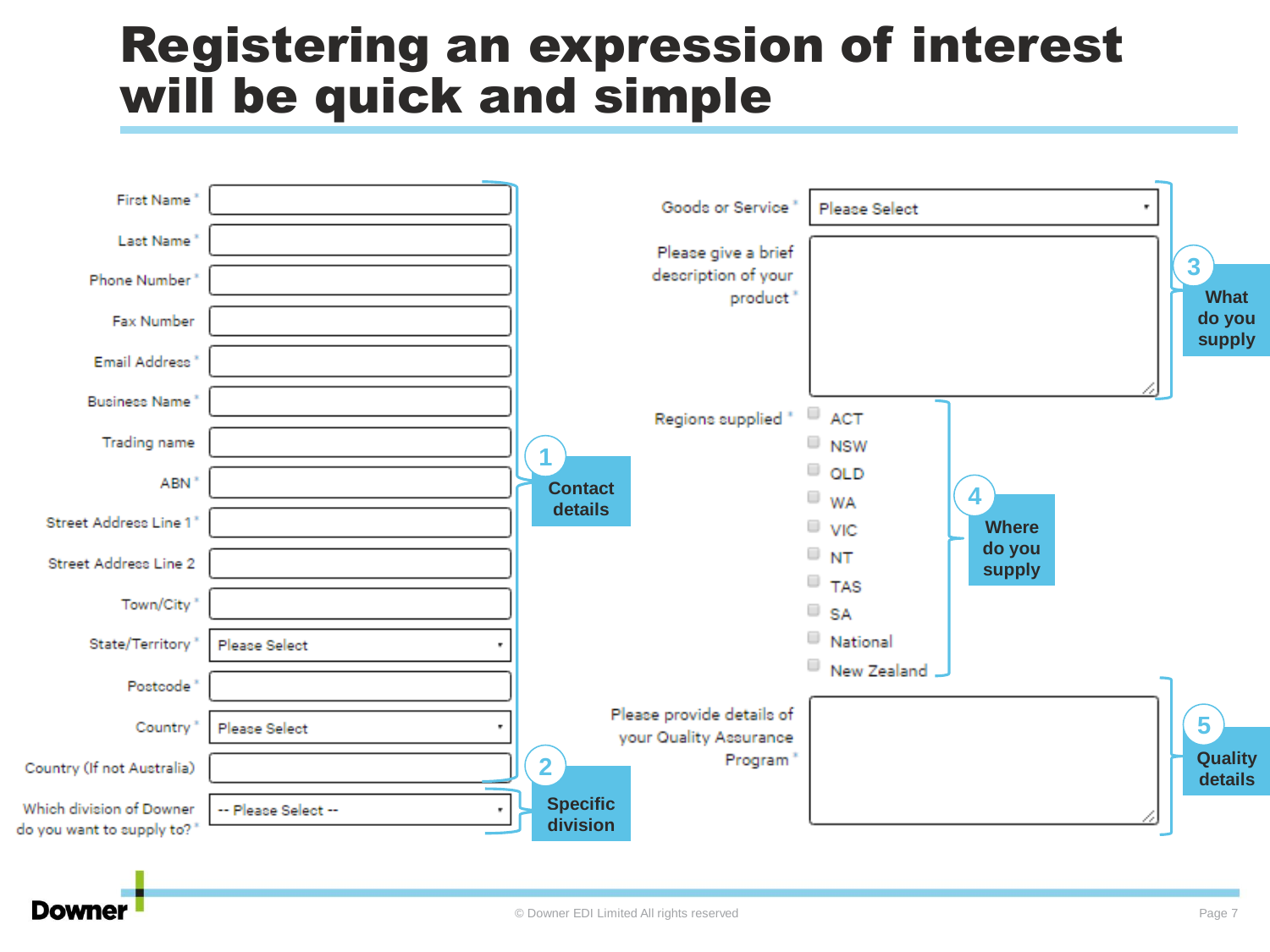#### Downer spend in Western Australia has a large range, here's a subset



#### Downe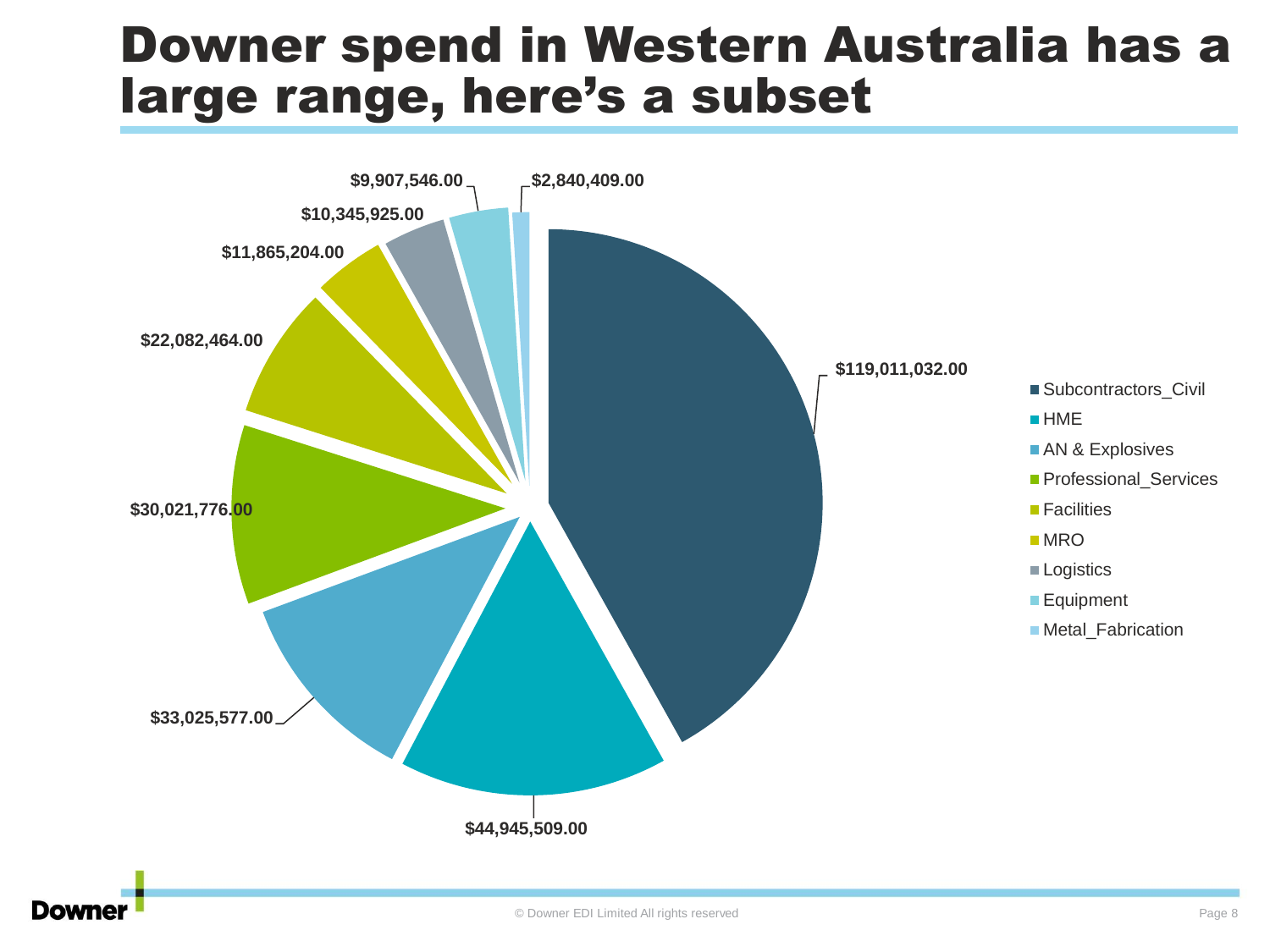#### HCMT – An example of local industry engagement

#### Throughout the delivery and tender phase of HCMT we actively engaged with Victorian manufacturing groups and government bodies including:

- South East Melbourne Manufacturing Association (SEMMA)
- Industry Capability Network (ICN)
- Geelong Manufacturing Council (GMC)
- Greater Bendigo Economic Development Unit (GBEDU)
- Ballarat Manufacturing Productivity Network (BMPN)
- **Invest Victoria**
- LaTrobe Valley Regional Development Fund

![](_page_8_Figure_9.jpeg)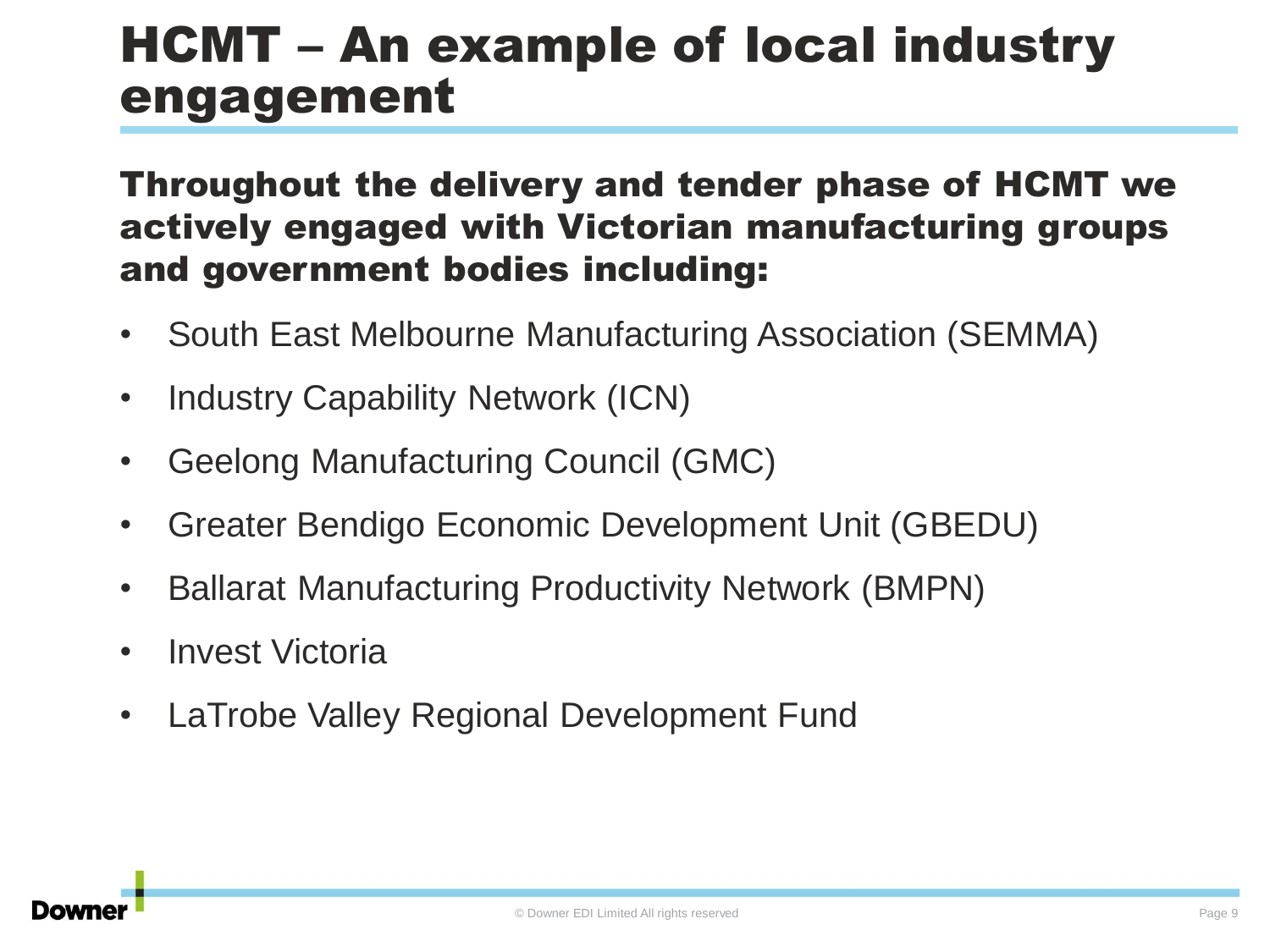## HCMT – Key outcomes thus far

**Twelve months on from contract close, many key contracts have been let with Local Content, including:**

- Regional Victorian manufacturer Hofmann Engineering based in Bendigo was awarded a contract to build 900 bogie frames for the HCMT Project; creating 30 new jobs
- CRRC, Times Electric Australia established a Traction and Electric Auxiliary Plant at Morwell in Victoria's La Trobe Valley, creating approximately 30 new jobs
- 2 ATSI-registered businesses will contribute to the supply chain with others progressing through the application process

![](_page_9_Picture_5.jpeg)